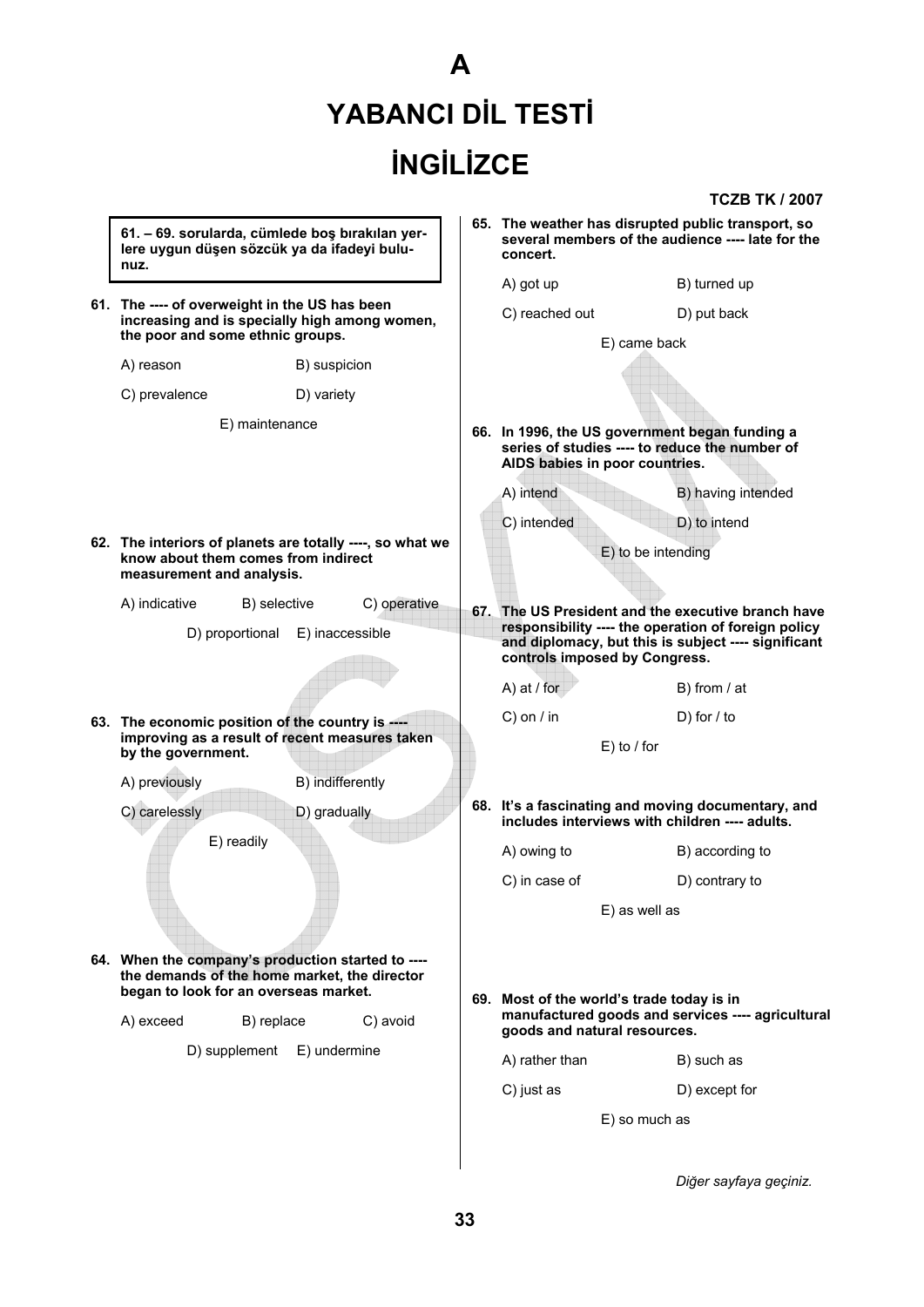

Most countries must import ores, metals and fuels from other countries. No one country is **(70) ----** in natural resources to be independent **(71) ----** the rest of the world except for short periods. Sri Lanka, **(72) ----**, exports graphite but must import nitrates. Another natural resource is soil, **(73) ----**, when coupled with topography, is an important determinant of the types of products a country can produce **(74) ----** efficiently in different areas.

## **70.**



**A** 

*Diğer sayfaya geçiniz.* 

**TCZB TK / 2007**

**75. – 79. sorularda, aşağıdaki parçada numaralanmış yerlere uygun düşen sözcük ya da** 

Agreement over environmental issues often seems as fragile as the environment itself. That was the lesson to come out of the collapse of talks on global warming in November, 2000. The Hague conference, which attempted to clarify issues left over from the 1997 Kyoto Protocol, **(75) ----** in a disagreement over measurement. The Americans wanted "credit" for all the carbon dioxide their huge forests draw out of the atmosphere; the Europeans **(76) ----** to give it to

them. This indicates a chronic problem:

environmental protection has never been kept to widely **(77) ----** standard. To correct this, the environmental sustainability index, or ESI, **(78) ----**

**ifadeyi bulunuz.**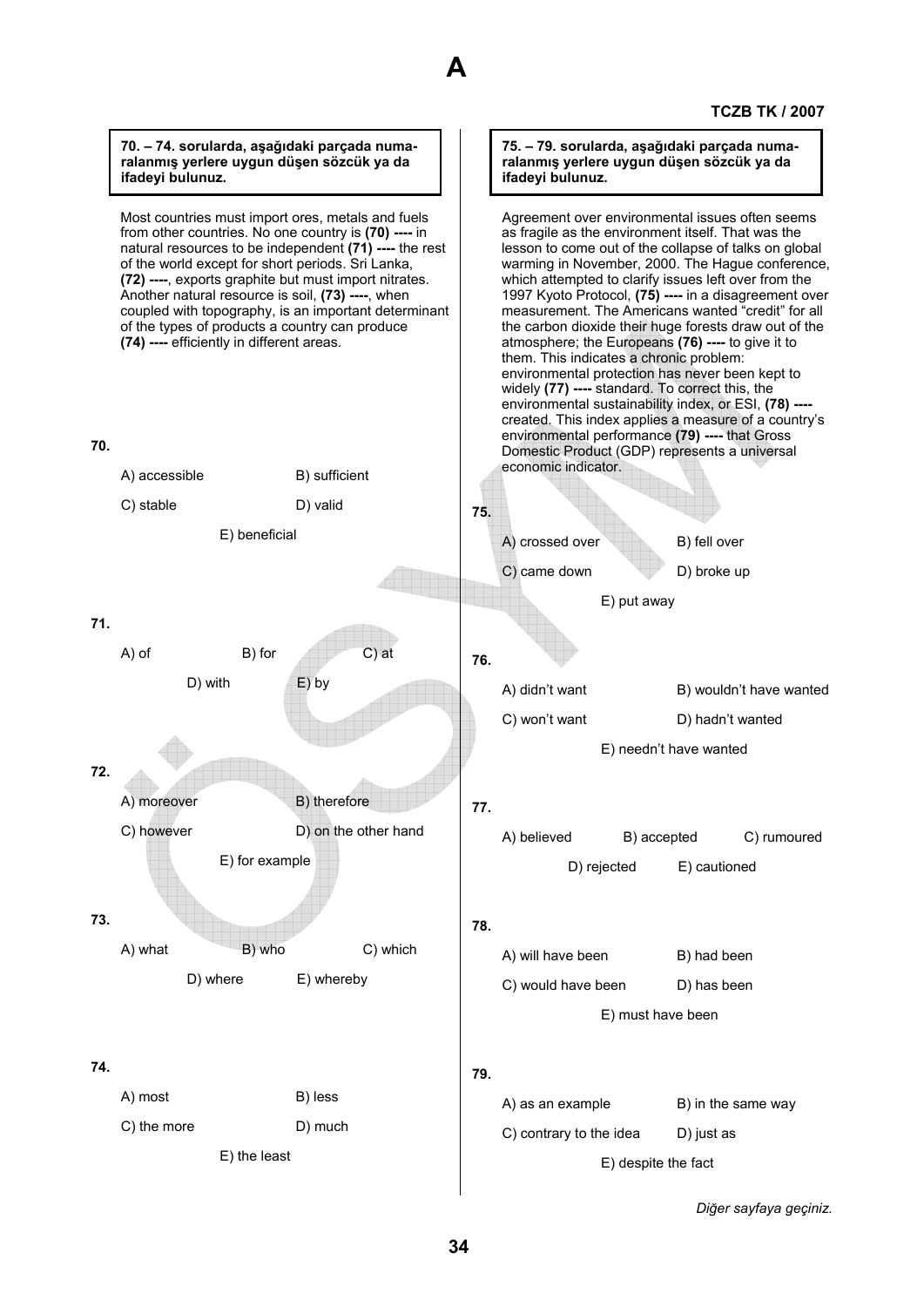

**80. – 89. sorularda, verilen cümleyi uygun şekilde tamamlayan ifadeyi bulunuz.** 

**80. ---- that moderate exercise helps employees produce more work for less effort.** 

- A) Routine office work is obviously boring
- B) The computers of the future are being designed
- C) Facial expressions do not always show
- D) Performance at work can be improved
- E) The study shows quite convincingly
- **83. Although play and exploration can be differentiated conceptually, ----.** 
	- A) we must remember that true play is generative and transformational with new ideas and thoughts
	- B) previous research, on the other hand, has revealed some important differences
	- C) exploration is a stimulus-related behaviour that is concerned with acquiring information
	- D) it is often difficult to tell when a child is playing and when he is exploring
	- E) most psychologists focus on the emotional development of children

# **81. Due to the numerous repairs that The Galata Tower has undergone over time, ----.**

- A) its appearance has changed
- B) it was completed in 1349
- C) originally it was built by the Genoese
- D) it was partly destroyed by fires in the  $16<sup>th</sup>$  century
- E) it has from time to time been the scene of interesting events
- **82. Seeing the Genoese colony in Istanbul as a window to the world, ----.** 
	- A) the Ottoman sultans maintained peace and harmony among their subjects
	- B) they remained neutral during the siege of Istanbul
	- C) Mehmet the Conqueror gave them extensive commercial privileges
	- D) their expectation of autonomy was not fulfilled
	- E) they gained commercial concessions as early as the twelfth century

# **84. Even after a drug is ready for large-scale manufacture, ----.**

- A) the role of the scientist in drug development has become increasingly important
- B) scientists must continue to monitor the whole process most carefully
- C) these drugs are tested early for their suitability
- D) the pharmaceutical industry has, for many years, paid very little attention to the pharmaceutical properties of new drugs
- E) scientists now spend much of their time using technology such as screening machines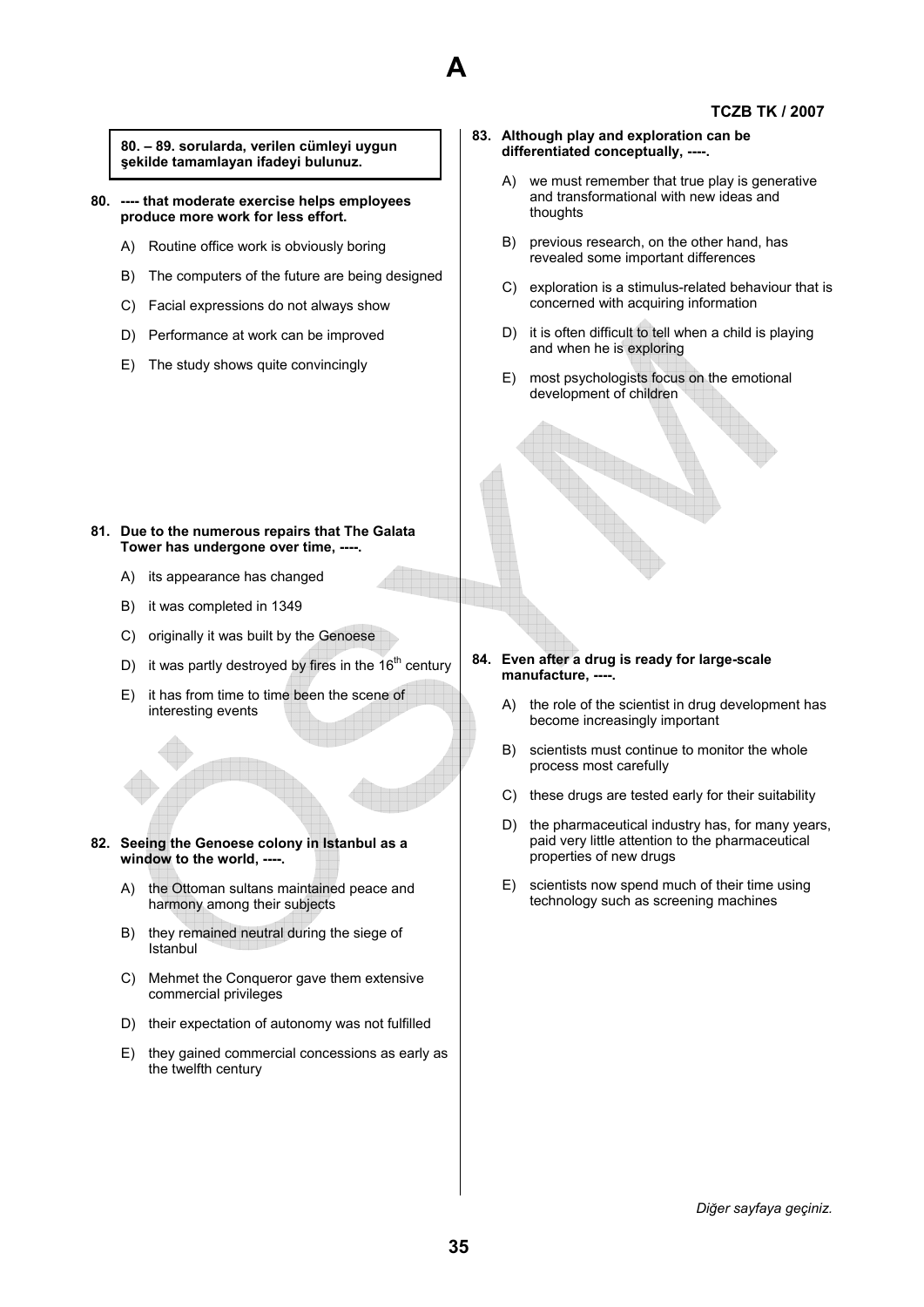

## **85. While China saved about half of its foreign revenue last year, the US, ----, couldn't manage to save twice as much money.**

- A) whose economy was six times the size of China's
- B) because it rediscovered the art of saving
- C) whereby the war on terror is a worldwide effort
- D) in order to solve the problems related to its export-led economic growth
- E) so that the living standards of the people can be maintained

### **86. The Hawaiian volcano Mauna Kea is about 1,000 metres taller than Mount Everest ----.**

- A) in which the German Aerospace Center introduces us to the Hawaiian volcanoes with its panoramic view
- B) but magma rises from the hotter parts of the mantle
- C) if it is not the world's tallest mountain
- D) when measured from its base on the Pacific Ocean floor
- E) where a 5,600-kilometre-long string of volcanoes strecthes westward from the main Hawaiian island
- **87. Charlie Chaplin, ----, always wore a black bowler hat and carried a cane.** 
	- A) as *Limelight* is the best known of his films
	- B) that he acted and directed
	- C) in which the films were both tragic and comic
	- D) which was right at the beginning of cinema history
	- E) who was a popular film star in the time of the silent movies

# **88. One really ought to visit Singapore soon, ----.**

- A) before all signs of its past have disappeared
- B) if the old and the new still existed side by side
- C) that many of its buildings have already been restored
- D) until the Orchid Garden was reopened
- E) as there was excellent seafood to be found in its many restaurants

**89. Uludağ has extensive pine forests ----.** 

- A) because the many flowers of the region are very colourful
- B) that Bursa is green even in the winter
- C) which stretch as far as the eye can see
- D) since it is the highest mountain in Northwestern Anatolia
- E) before it became a popular ski resort

*Diğer sayfaya geçiniz.*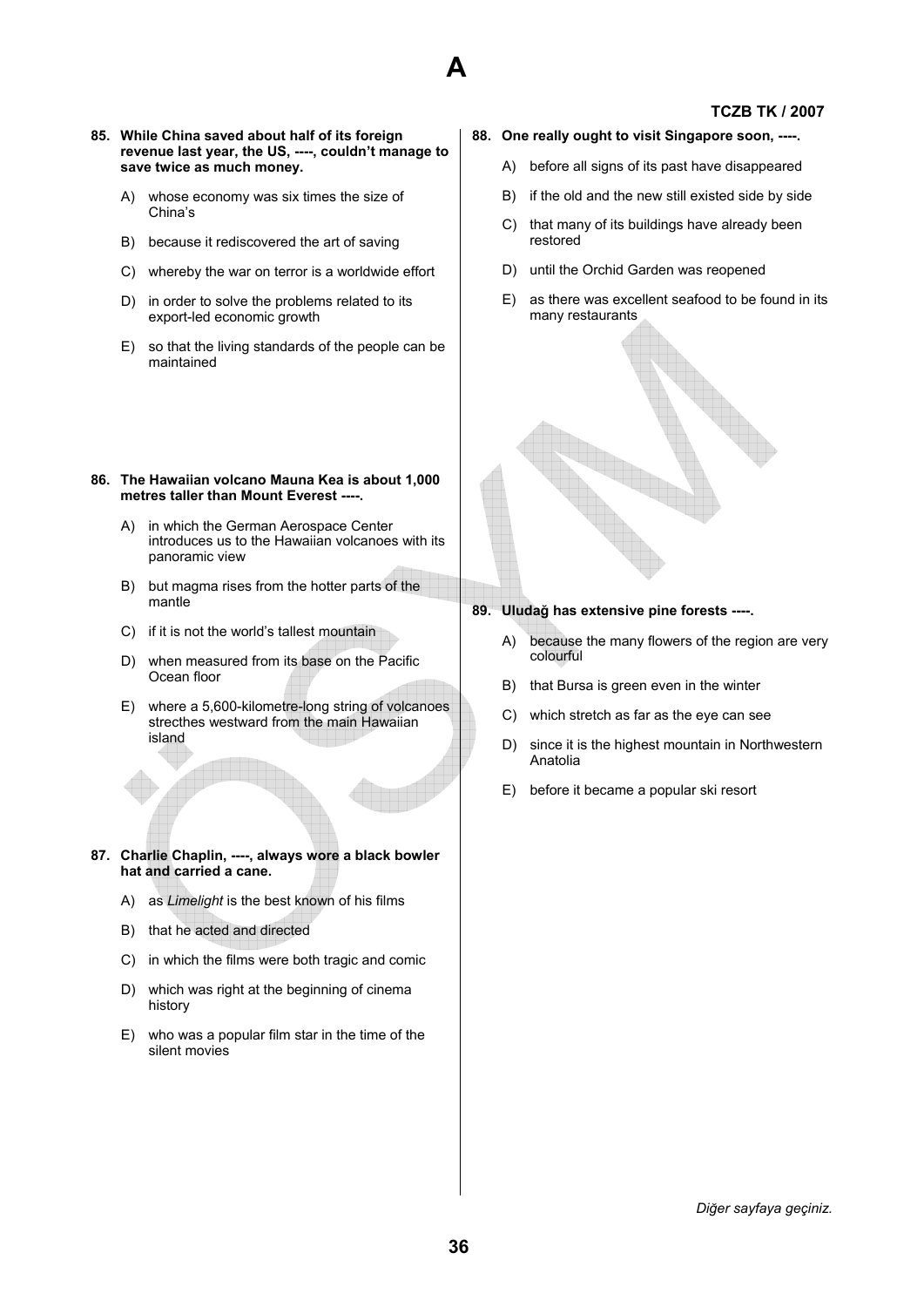

**90. – 92. sorularda, verilen İngilizce cümleye anlamca en yakın Türkçe cümleyi bulunuz.** 

- **90. In the US, as in most developed and many developing countries, obesity has become much more common in the past 15 years.** 
	- A) ABD gibi birçok gelişmiş ülkede ve gelişmekte olan ülkelerde, aşırı şişmanlık son 15 yılda yaygınlaşmıştır.
	- B) Birçok gelişmiş ve gelişmekte olan ülkede olduğu gibi, ABD'de aşırı şişmanlık son 15 yıl içinde çok daha yaygın hâle gelmiştir.
	- C) Aşırı şişmanlık, son 15 yılda, ABD'de olduğu kadar, birçok gelişmiş ve gelişmekte olan ülkede de çok yaygın hâle gelmiştir.
	- D) Aşırı şişmanlığın yaygınlaşması, ABD'nin yanı sıra birçok gelişmiş ve gelişmekte olan ülkede son 15 yılda olmuştur.
	- E) Aşırı şişmanlık, son 15 yılda, birçok gelişmiş ve gelişmekte olan ülkeye kıyasla ABD'de çok daha yaygın hâle gelmiştir.

- **91. Today, scientists know that human beings learn at an astonishing rate during the first few months after birth.** 
	- A) Günümüzde bilim adamları, insanların doğumdan sonraki ilk birkaç ay boyunca şaşırtıcı bir hızda öğrendiklerini biliyorlar.
	- B) Günümüz bilim adamları, insanların doğumlarından sonraki birkaç ay içindeki öğrenme hızlarını şaşırtıcı buluyorlar.
	- C) Günümüz bilim adamlarına göre, insanların doğumdan hemen sonraki aylardaki öğrenme hızları şaşırtıcıdır.
	- D) İnsanların doğumdan sonraki birkaç ay içinde hızlı öğrenmeleri, günümüz bilim adamlarını şaşırtıyor.
	- E) Günümüzde bilim adamları, insanların öğrenme hızlarının doğumdan sonraki birkaç ay boyunca çok şaşırtıcı olduğunu biliyorlar.
- **92. Venice is made up of 118 islands separated by around 100 canals that form its streets.** 
	- A) 118 tane adadan oluşan Venedik'in sokakları birbirinden yaklaşık 100 kanalla ayrılmıştır.
	- B) Venedik, sokakları 100 kanalla birbirinden ayrılmış, 118 adadan oluşur.
	- C) Venedik'i oluşturan yaklaşık 118 adayı birbirinden ayıran 100 kanal, şehrin sokaklarını oluşturmaktadır.
	- D) Venedik, sokaklarını oluşturan yaklaşık 100 kanalla ayrılmış 118 adadan oluşur.
	- E) Venedik'te yer alan yaklaşık 118 adanın sokakları yaklaşık 100 kanalla ayrılmıştır.



**93. – 95. sorularda, verilen Türkçe cümleye anlamca en yakın İngilizce cümleyi bulunuz.** 

- **93. Her gün gazetelerden ve televizyondan, sadece on yıl önce bize bilim kurgu gibi görünecek olan yeni teknolojik gelişmeleri öğreniyoruz.** 
	- A) Newspapers and television give us almost everyday accounts of new technological developments that only ten years ago would have seemed like science fiction.
	- B) Every day, with newspapers and television, we learn of new technological developments that, as little as ten years ago, would have seemed like science fiction.
	- C) New technological developments that we learn about daily from newspapers or the television would have seemed to us like science fiction only ten years ago.
	- D) The technological developments that would have seemed to us like science fiction only ten years ago are now being recorded on a regular basis in newspapers and on television.
	- E) Every day, from newspapers and television, we learn about new technological developments that would have seemed to us like science fiction only ten years ago.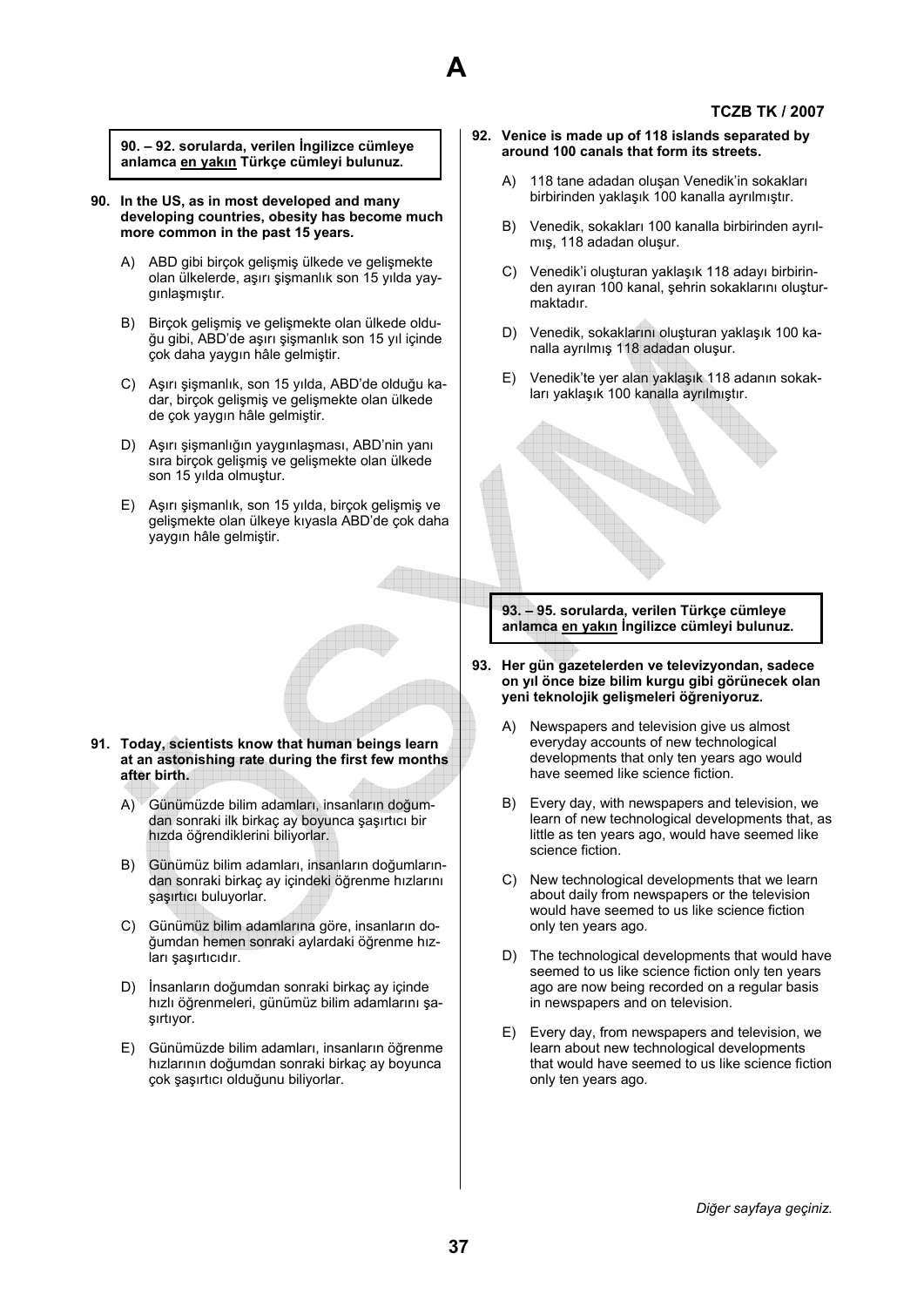#### **94. Geçmişte, çocuklar bilgiye sadece okulda ulaşırlardı fakat bugün bilgi teknolojisinin gelmesiyle bu artık doğru değil.**

A) With the coming of information technology, children do not have to depend on their schools to gain knowledge.

**A** 

- B) In the past, children had access to knowledge only at school, but today, with the coming of information technology, this is no longer true.
- C) Until recently, the only source of information for children was the schools, but now, with information technology, this is no longer the case.
- D) Before the arrival of information technology, the only source of information for children was the schools, but now, things have changed.
- E) In the past, children could get knowledge only at school, but today this is not true at all as we have information technology.

**96. – 98. sorularda, boş bırakılan yere, parçanın anlam bütünlüğünü sağlamak için getirilebilecek cümleyi bulunuz.** 

- **96. The ski-centres of Eastern Europe have suddenly become extremely popular. ----. This is largely because they are cheaper, but their popularity is also due to the fact that people like going to new places.** 
	- A) In fact, this year, compared with five years ago, there have been four times as many people skiing there
	- B) The children are looked after well by trained staff
	- C) Skiing is Slovenia's most popular national sport
	- D) All those holiday centres have something special to offer both beginners and experienced skiers
	- E) There is often a chance to see local folk dancing

- **95. Bireysel sigorta özellikle sağlık sorunları olan kişiler için çok pahalı olabilir; ancak bu kişiler, bir iş yeri grubunun parçası olarak sigortalanabilirler.** 
	- A) If individual insurance is too expensive for people with health problems, group insurance may be obtained through the person's work place.
	- B) For people with health problems, individual insurance may seem too expensive; however, these people may usually be insured through their work place.
	- C) Although some people with health problems may be insured as part of a work place group, for others, individual insurance is too expensive to obtain.
	- D) Individual insurance can be very expensive, especially for people with health problems, but these individuals may be insured as part of a work place group.
	- E) Especially for people with health problems, the best method of insurance is not individual insurance, but insurance as part of a work place group.
- **97. An average underground fuel tank holds 100,000 litres. ----. Indeed, some of Europe's really large motorway service stations have as many as ten tanks, which can hold a million litres.** 
	- A) There are also many different types of fuel and they have to be kept in separate tanks
	- B) More would be dangerous
	- C) Obviously this would be very costly
	- D) Most petrol stations have between one and four of these
	- E) New supplies are very often delivered at night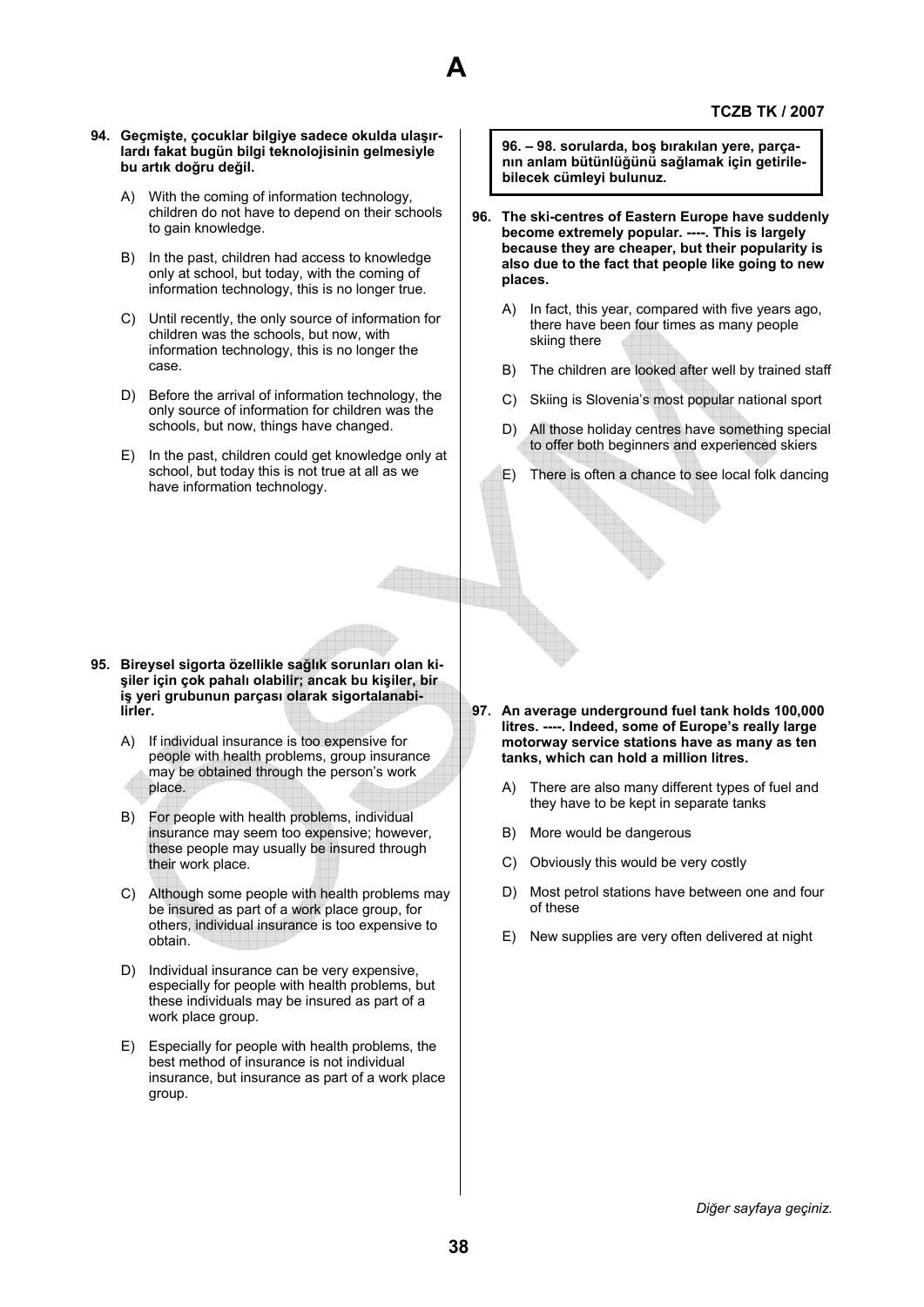

- **98. Hosting the 2010 World Cup tournament is a great honour not only for South Africa but for Africa as a whole. This will be the chance for Africa to shine. African teams will be expected to put on their best ever performances. ----. This will also be a great occasion for African supporters from all over the continent to meet together.** 
	- A) Civic authorities have to monitor the quality of food and beverages and merchandise put on sale
	- B) More importantly, the majority of the visitors will know little or nothing about South Africa and its people
	- C) The appearance, behaviour and performance of public servants will be crucial
	- D) The Ivory Coast, Ghana,Togo and Tunisia, which were Africa's representatives in the 2006 World Cup in Germany, struggled very successfully
	- E) For this to happen, governments and football authorities have to start working to provide their players with the best facilities they can afford

**100. (I)** Smoking has become unfashionable in most Western countries over the past decade or more. **(II)** Yet many people in these countries still smoke. **(III)** The campaign clearly highlighted the benefits of a smoke-free work place. **(IV)** Even laws against smoking in shared work spaces and on public transport have had limited success in reducing the number of smokers. **(V)** In these countries, the highest rates of smoking tend to be found especially among people in the 20-29 age group, teenage women and the working class.



**99. – 101. sorularda, cümleler sırasıyla okunduğunda parçanın anlam bütünlüğünü bozan cümleyi bulunuz.** 

**99. (I)** Changes in economic policies can cause recessions and booms. **(II)** When people, firms, or governments make an investment, they spend money today in the hope of making a profit in the future. **(III)** The phrase "hope of" is an important part of investment decisions. **(IV)** It simply means that payoffs which may occur in the future cannot be known with certainty. **(V)** Therefore, investments are a journey into the "unknown".

$$
A) I \qquad B) II \qquad C) III \qquad D) IV \qquad E) V
$$

**101. (I)** It used to be assumed that all women would marry and have children. **(II)** The more mothers feel isolated and undervalued, the more they insist on the importance of friendship. **(III)** But today, the UK office of National Statistics estimates that a quarter of all women born in 1973 will not have children – some by choice, others because it did not work out. **(IV)** Meanwhile, mothers increasingly feel that parenthood has lost its urgency. **(V)** Now it is an "individual choice" – nobody's business but the parents'.

 $(A)$  I B) II C) III D) IV E) V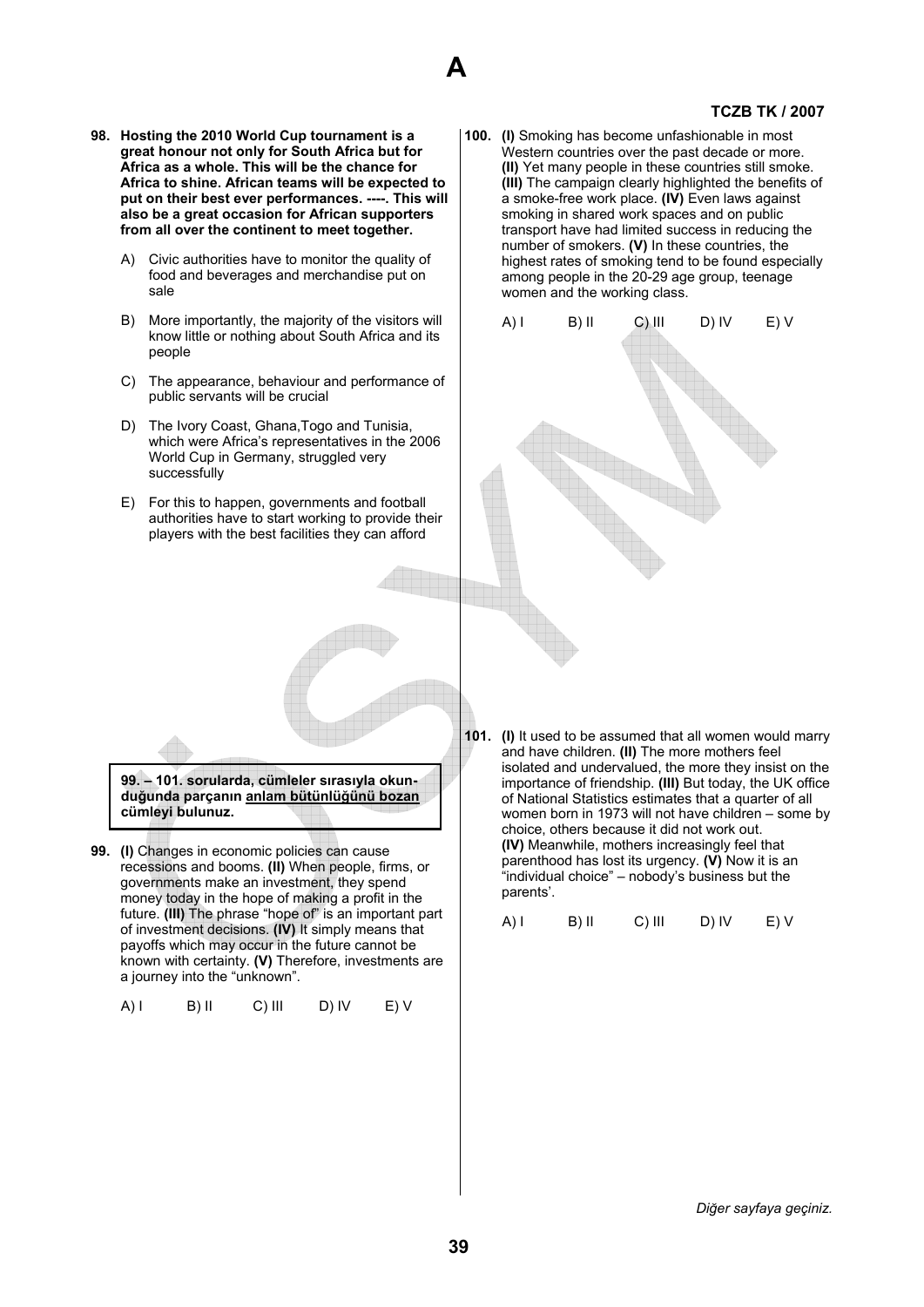# **A**

# **TCZB TK / 2007**

# **102. – 104. soruları aşağıdaki parçaya göre cevaplayınız.**

The fire that swept across London in 1666 is always referred to quite simply as "The Great Fire". It began in a baker's shop, and seemed at first to be unimportant. But for some time the weather had been hot and dry, and the section of London in which it began was full of old wooden buildings which were very close together. Moreover, there was a strong wind which carried burning pieces of wood to the roofs of distant houses, and the fire spread rapidly. Fire-fighting techniques were primitive: long lines of men passing buckets of water to each other were useless. When the wind stopped and the fire was finally put out, four-fifths of the city had gone and nearly a quarter of a million people had lost their homes.

- **103. We understand from the passage that the fire could only be controlled ----.** 
	- A) through the united efforts of everyone in London
	- B) after the wind had stopped
	- C) with the help of large amounts of water
	- D) in areas where the buildings were far apart
	- E) after they knocked down houses to stop it spreading

# **102. According to the passage, when "**The Great Fire**" began, ----.**

- A) most people were still asleep and knew nothing about it
- B) the baker's shop was empty
- C) everyone expected the baker to deal with it himself
- D) people started to panic and run away
- E) people did not realize that it was going to spread as it did

# **104. It is clear from the passage that by the time the fire had been put out, ----.**

- A) there was no water left in the city
- B) the people of London were all without homes
- C) most of London had been burnt down
- D) very few people were left in London
- E) no wooden buildings were left standing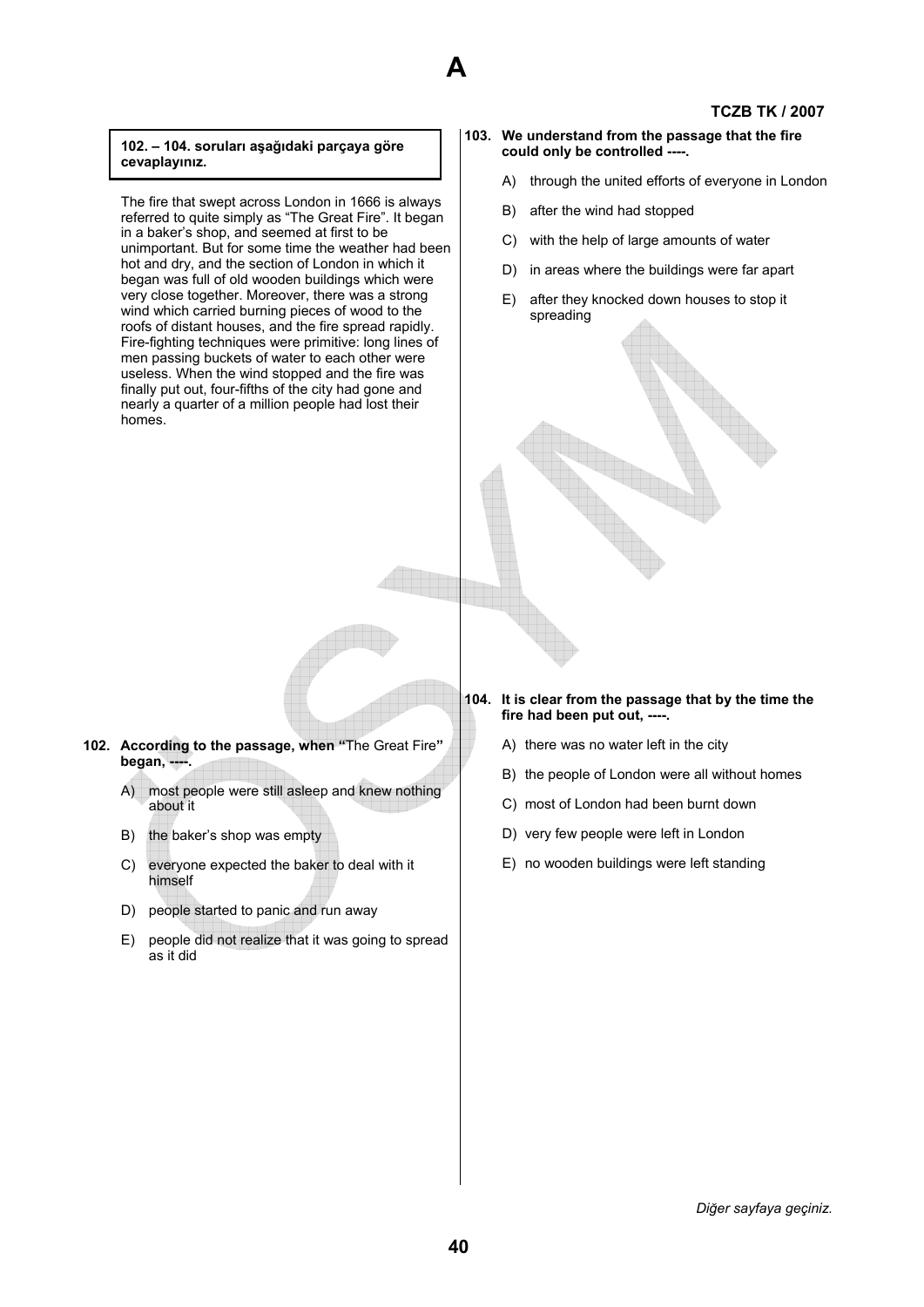# **A**

# **TCZB TK / 2007**

#### **105. – 107. soruları aşağıdaki parçaya göre cevaplayınız.**

"Imagine taking a car journey across the country with your family. Now imagine that it lasts for months on end, that you can't open the windows, and that you can never get out of the car." That's how NASA's deputy chief for medicine in extreme environments once described the psychological challenge astronauts face on long-distance space missions. But at least they know they are going somewhere unknown. In the meantime, we put people into the same terrible conditions on the ground. It is not only future astronauts who are treated in this way, to test if they can cope with the stress of the situation, but the engineers responsible for astronauts' life-support systems also have to spend a few months in the same conditions, to test their equipment.

- **106. The car journey described at the beginning of the passage ----.** 
	- A) has been used to help children understand the difficult part of space travel
	- B) is regarded by NASA's deputy chief for medicine as a very inadequate parallel to the challenges astronauts face
	- C) concentrates on physical problems but completely ignores psychological ones
	- D) is quite unlike anything one might experience in space travel
	- E) is meant to help one imagine the psychological problems of space travel

- **105. It is pointed out in the passage that astronauts ----.** 
	- A) are required to undergo a short period of some training
	- B) are usually very pleased with the experience they have from their missions
	- C) can survive in extreme environments even without life-support systems
	- D) are trained beforehand to manage the stress of their space journey
	- E) hardly face any serious challenges on their space missions
- **107. We learn from the passage that most of the engineers who design life-support systems for astronauts ----.** 
	- A) are always consulted when a new spacecraft is being designed
	- B) want to go on a space flight themselves
	- C) are more concerned with safety than with comfort when they design their life-support systems
	- D) have to test them on themselves in reproduced space-flight conditions
	- E) do not believe in the importance of space travel